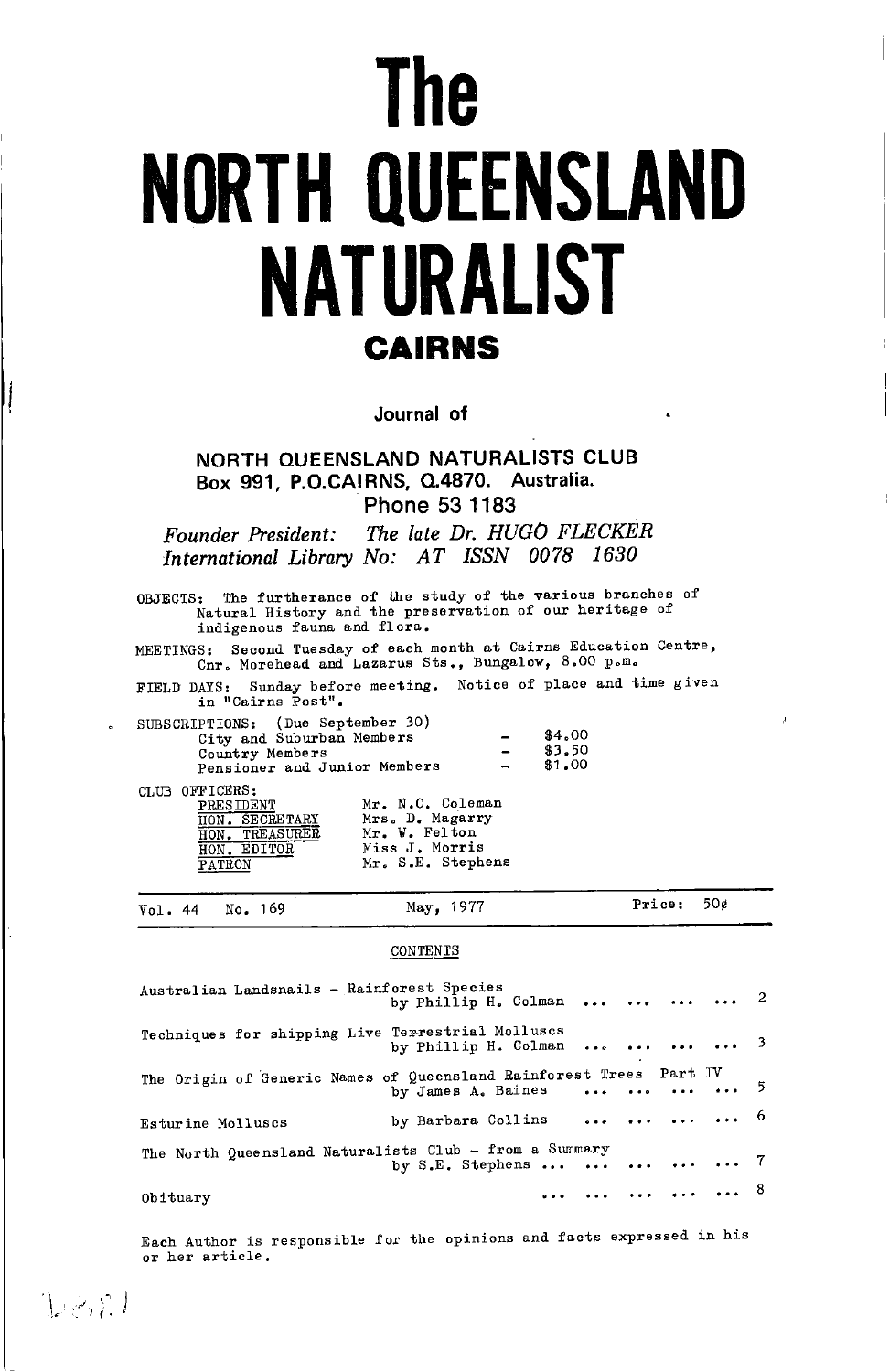# AUSTRALIAN LANDSNAILS - RAINFOREST SPECIES

by PHILLIP H. COLMAN\* In the past two years the Australian Museum in Sydney has been involved in a survey of the rainforests of eastern Australia. These extend from Cape York down the coast to just north of Sydney. A 'true' rainforest, in the botanical sense of the term in Australia, is very roughly, one with no eucalypts present (with minor exceptions). My interest in this survey was with terrestial molluscs. Other disciplines studied by colleagues, mainly from the Australian Museum and the Queensland Museum, were birds, reptiles and amphibians, mammals, insects, spiders, and a few other smaller groups. Botanical, geological and meteorological aspects were taken into account as well. My immediate colleagues were Dr. J.B. Burch, curator of landsnails, and Dr. W.F. Ponder, curator of marine molluscs at the Australian, and later Ian Loch, formerly of Cairns and now technical officer within our department. The survey looked at three groups of rainforest, those of mid-east Queensland, those of north Queensland and those of New South Wales in that order. This article will review results of the landsnail survey. Future articles will discuss problems affecting the study of Australia's landsnails. Each of the three areas covered about 10 sites, and those of north Queensland were from Mt. Molloy, through Thornton Peak and the Bloomfield River area to Mt. Cook, just north of Cooktown.

The results of the whole survey have been spectacular, and show us just how little we know of the molluscan fauna of Australia - at least of our rainforests. About 160 species were collected in all, of which about 36% are new to science! Because of the nature of the survey a strict methodology and time limit was adhered to at each site: 3 man hours of general collecting, plus  $\frac{1}{4}$  hour each of arboreal collecting and of specifically searching tree trunks. As well, 3 x 2 litre bags of leaf litter were collected from the forest floor for later sorting back at the lab. Each site covered 3 x 3 hectare blocks, and note was made of the botanical classification of the site. Prolonged study of any area would yield some more species at least, though luckily snails don't move fast and an intelligent knowledge of habitat preferences will probably yield most species in that time. The evidence from the dead shells in the floor litter showed up species not collected otherwise. One area not studied at each site was the forest canopy. (If anyone knows a good way to study the molluscan fauna of a canopy some 100 feet up, please let me know!) This problem will be the subject of a future article.

Of the 160 species collected, many were small and came from the forest floor litter, and the yield in species and specimens shows how important the micro-mollusc fauna is in the breakdown of biodegradable matter, or if you like to put it another way, the recycling of nutrient. From the contents of three medium size plastic bags full of leaf litter from one site we sorted about 57 shells. Micro-molluscs range down to less than 1 mm

\*Dept. of Malacology, Australian Museum, Sydney.

 $\overline{2}$ .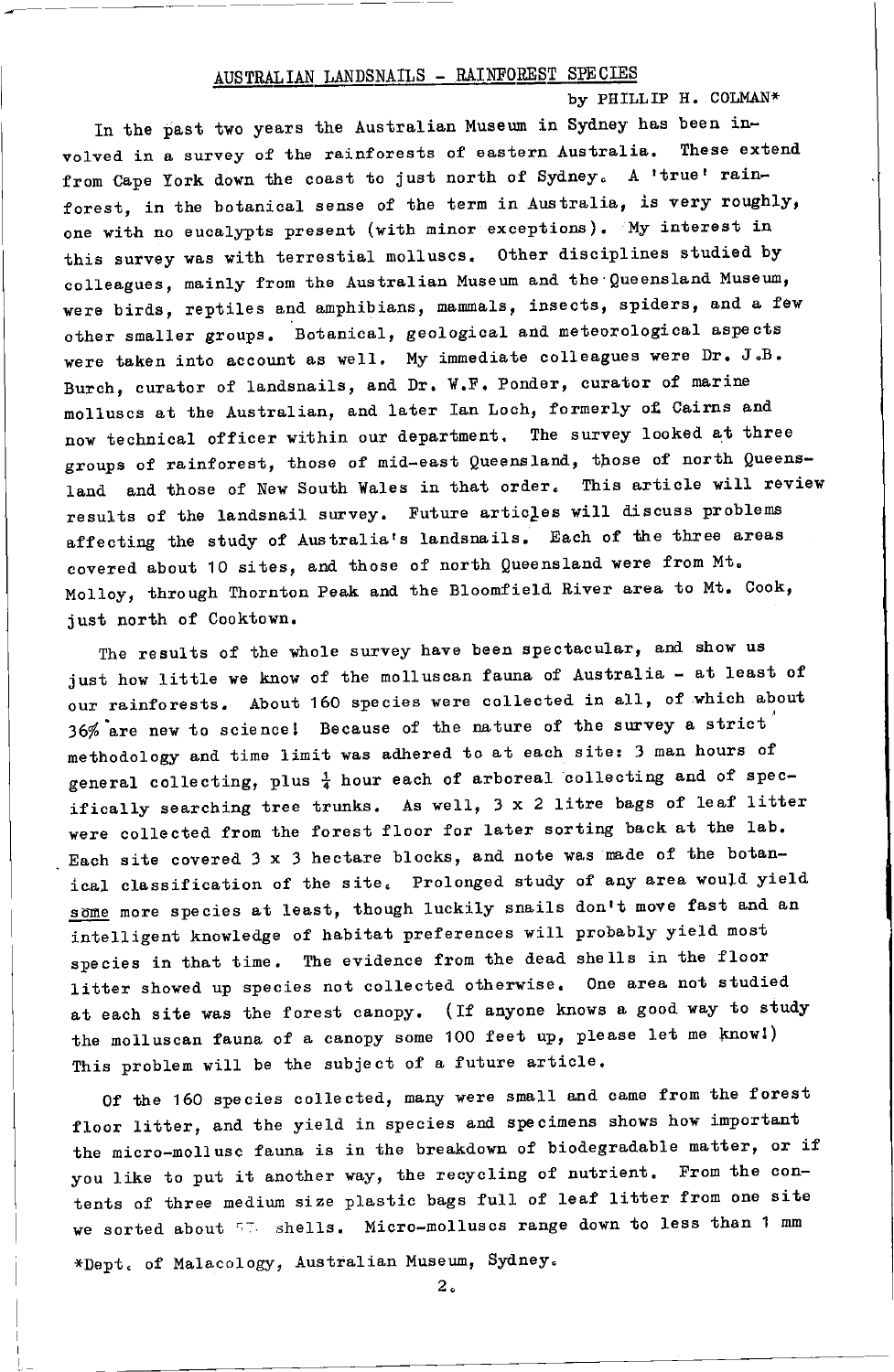in size, but lack of size does not mean a drab shell. Some small molluscs are exquisitely sculptured and easily out-rival their larger brethren in beauty.

Analysis of results show a certain tendency to vertical distribution limits. Few species were found to range from sea level to the three highest sites we covered, Mt. William (1259 m) in the Eungella Range west of Mackay, Thornton Peak (1260 m) north of Mossman, and New England National Park, northern N.S.W. (1300 m). Annual precipitation also dictated species distribution - and species diversity. The wetter rainforests in general yielded more species, although the wettest of all, New England, in its highest part, yielded by far the lowest count in species of all sites. The drier rainforests varied in species diversity. The driest were dry enough to allow inclusion of normally wet or dry sclerophyll forest species, so numbers of species were fairly high.

No species found appear to be plant eaters. This may come as a surprise to most readers, but as yet no Australian native snails or slugs have been recorded as being pests in this way. Those native species found in gardens were probably eating the already decaying leaves under your lettuce. In fact most of our species feed on the algal and fungal growth on leaves or trunks or rocks, or on rotting wood - and in the latter case ingesting the rotting wood to extract fungal breakdown agents. A few other species, mainly from the family Paryphantidae, are carnivores, preying on other snails and slugs and other soft bodied animals such as worms. A small, cryptic native slug, Prisma, of the family Rathouisiidae, a slug that looks more like a dead twig, about 4 cm long, and characteristically triangular in cross section, is also carnivorous. We recorded this rare slug from two sites. We would be particularly pleased, by the way, to receive specimens (alive preferably) of this slug, which would be found under logs and sticks on the ground, and, as I say, looking like a small twig adhering to the upturned log. It is probably not rare, but so discreet in appearance that it is always overlooked.

# \*\*\*\*\*\*\*\*\*\*\*\*\*\*\*\*\*\*\*

# TECHNIQUES FOR SHIPPING LIVE TERRESTIAL MOLLUSCS

The classification of Australian landsnails is based, at the moment, on studies of the shell alone. In recent years more and more attention has been directed towards the study of the animal that makes the shell, and many errors of yesteryear are coming to light. Malacologists at the various Australian museums are always very grateful for live specimens of landsnails. Much of their day is spent in the office, and although field work is essential for their work, no one person can hope to cover the many places he needs to look at, for distributional data, habitat preferences, etc. The following notes are given after some years of testing of techniques used in the shipment of live specimens. The amateur naturalist can help profoundly in the study of our landsnails, as he can in all other aspects of nature, and his help is always appreciated.

 $3.$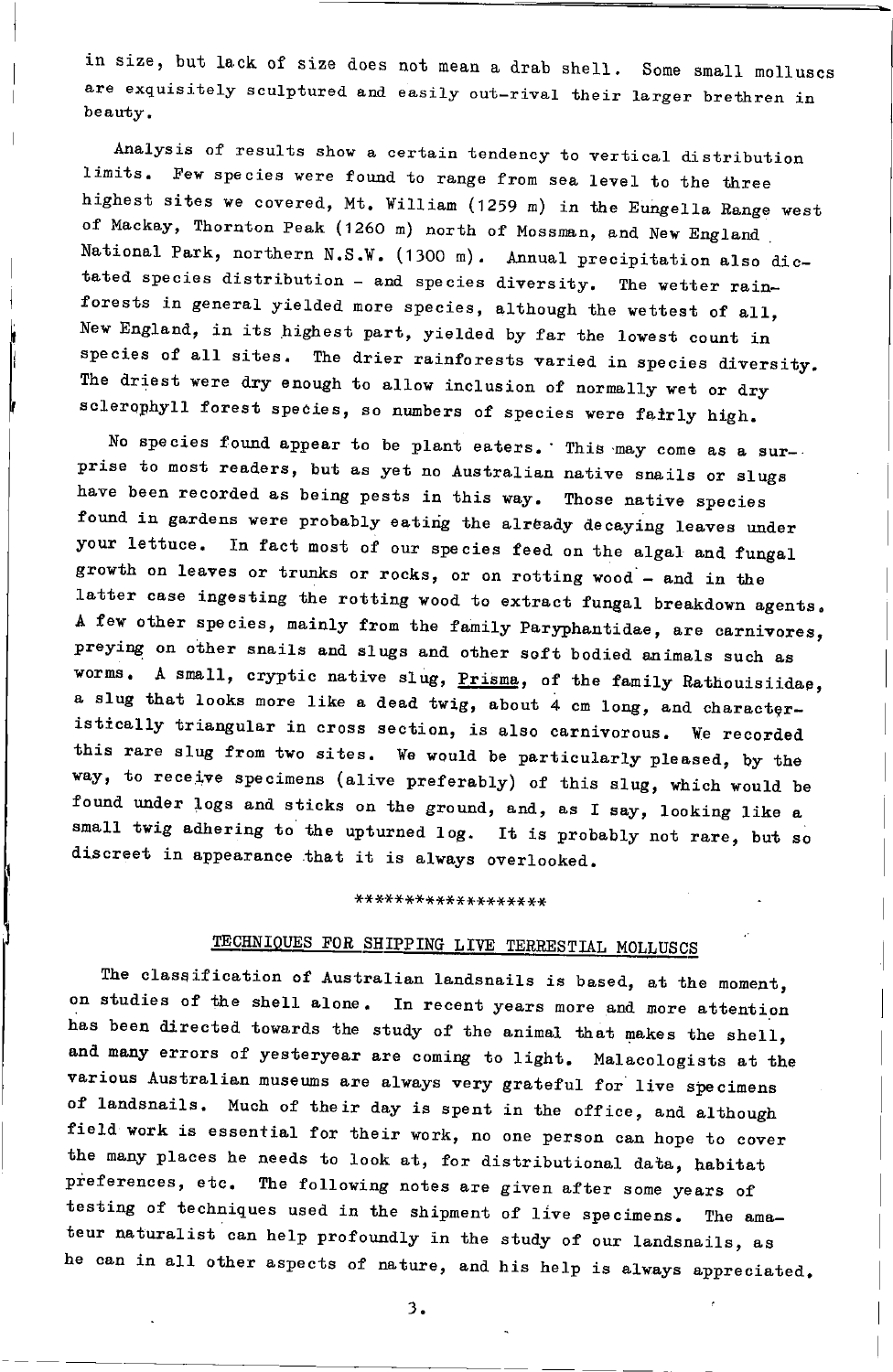Live snails or slugs are always preferred to dead ones, as live animal characteristics can be noted, and if necessary photographed, before the specimens are preserved for further anatomical study.

Posting live terrestial molluscs: Pack in dry leaf litter or tightly wrapped in dry newspaper. It is better to wrap each specimen individually. Keep locality data separate, perhaps in a plastic bag, as landsnails tend to eat labels in preference to all else! If the environment of the parcel is dry the snails aestivate (become dormant). If moist they tend to become active and in so doing produce slime which can eventually suffocate them in the confined space. Slugs should be allowed slight moisture to stop them dehydrating, perhaps slightly damp leaf litter or the pulp from the centre of a rotten log.

Posting live aquatic molluscs: Layer them, in a watertight container, in sheets of moist toilet or hand towel paper or some such absorbent paper. Newspaper will do. It is best they be airfreighted or airmailed as they won't survive as well as landsnails.

Always remember to keep locality data separate from live specimens. Data is important. Exact site, altitude if available, date, habitat information, etc. is perhaps more important with terrestial molluscs than with marine. Most marine species have a planktonic larval stage allowing distribution over a wide area. Land molluscs don't, so regional variations are common due to lack of gene mix. A good label would read:-

7.5 km N. of Rockhampton, Qld., on left side of Bruce Highway, in dry, open eucalypt forest, under log, 17 Oct. 1976. Coll: P.H. Colman.  $\sim r$ 

Rudd Creek, Upper Herbert River, Q1d. In permanent waterhole 16 miles upstream from Gunnawarra Homestead, under waterlily leaves. 17 Oct. 1976. Coll: P.H. Colman.

\*\*\*\*\*\*\*\*\*\*\*\*\*\*\*\*\*

Editor's note: In a covering letter, Mr. Colman emphasized the importance to professional naturalists of the amateur naturalist in all fields, not only malacology. "The intelligent and observant amateur is of just as much importance to the professional as that professional's vast library and vast reference collections. We in the shell department would be sadly poorer off but for the many dedicated amateurs who happily do for us what we, in our offices, cannot do, no matter how good our library or collection."

\*\*\*\*\*\*\*\*\*\*\*\*\*\*\*\*\*\*\*

4.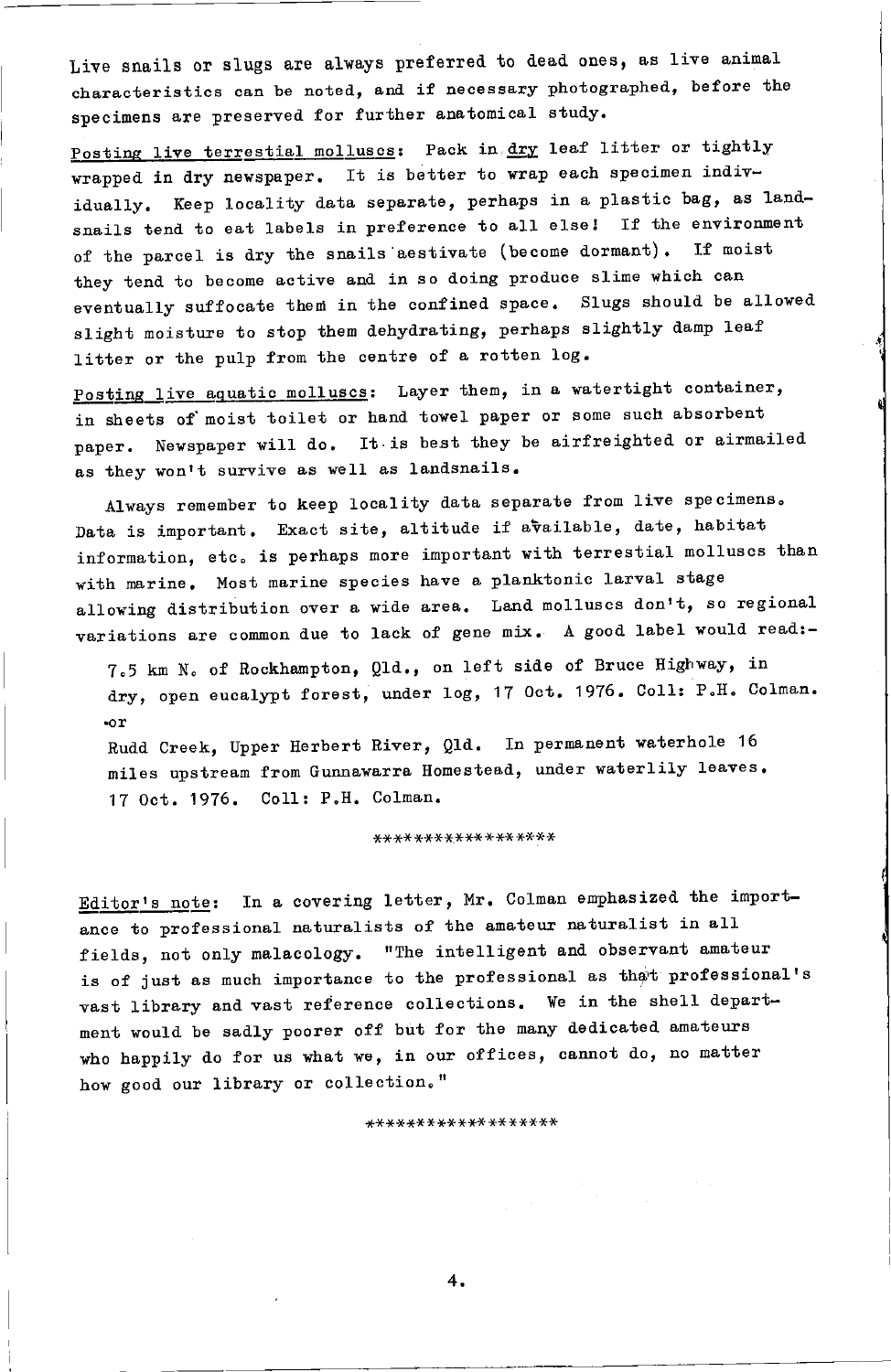THE ORIGIN OF GENERIC NAMES OF OUEENSLAND RAINFOREST TREES PART IV

by JAMES A. BAINES.

Note:  $STCN = Standard Trade Common Name$  $PCN = Preferred$  Common Name (likely to become the standard name).

\*\*\*\*\*\*\*\*\*\*\*\*\*\*

Brachychiton. Gk brachys, short; chiton, an undergarment or tunic;<br>alluding to the loose outer covering of the seed or the overlapping scales. B. Rupestre, Q1d Bottle Tree, B. acerifolium, Flame Tree, and<br>B. discolor, Scrub Bottle Tree or White Kurrajong, are northern relatives<br>of Kurrajong of N.S.W., V., Q., B. populneus. Fam. Sterculiaceae.

Brackenridgea. Named by A. Gray after W.D. Brackenridge (1810-1893), born at Ayr (Scotland). but went to America to become assistant botanist on the Wilkes Antarctic expedition, 1838-42. On his return, he was a horticulturist in New York until 1854, then lived at Baltimore, Maryland. He published a monograph on ferns. The Q. Species, B. australiana, is endemic and is called Brown Ochna, being in fam. Ochnaceae.

Brassaia. Named by Endlicher, perhaps after William Brass, a collector<br>in South Africa for Banks. B. actinophylla, Umbrella Tree, is now in Schefflera.

<u>Breynia</u>. Named by J.B. and G. Forster after German botanist, J. Breyn.<br>The N.Q. species, <u>B. stipitata</u>, has no common name. Fam. Euphorbiaceae.

Bridelia. Named by Willdenow after French botanist, Prof. Bridel, an early worker on mosses and on diastases and metabolism of plants. B. exaltata is known as Grey Birch or STCN Scrub Ironbark. Fam. Euphorbiaceae.

Brombya. Named by Baron von Mueller after John Edward Bromby, D.D., first headmaster of Melbourne C. of E. Grammar School, South Yarra (not far from where Mueller himself lived). B. platynema is listed by Hyland,<br>but Willis' "Dictionary of Flowering Plants and Ferns" and Burbidge's "Dictionary of Australian Plant Genera" agree in placing it in Melicope. Fam. Rutaceae.

Bubbia. Named by Van Tieghem (a French botanist of Dutch ancestry), presumably after a person named Bubb, which is an English surname. N.Q.<br>has two species, both endemic, including B. semecarpoides, STCN Winter<br>Beech, Australian Pepper Tree or Winterwood. Fam. Winteraceae.

Buchanania. Named by Sprengel after Dr. Francis Buchanan, M.D., F.L.S., F.R.S. (1762-1829). Born and died in Perthshire, Scotland. He became a surgeon for the East India Company in 1794, and was superintendent of the botanical garden at Calcutta, 1814-15. He sent many of his drawings<br>of plants of India, Burma and Nepal to Kew Gardens, England. The N.Q. species B. arborescens is STCN Buchanania, Satinwood or Lightwood. Fam. Anacardiaceae.

Buckinghamia. Named by von Mueller after Richard Grenville, 3rd Duke of Buckingham and Chandos, who was Secretary for the Colonies, 1866-68; he had been M.P. for Buckingham, 1846-57; he was governor of Madras, 1875-80. The title became extinct on his death in 1889. B. celsissima is a monotypic endemic species, fam. Proteaceae.

Bursaria. Lat bursa, a pouch or purse (cf. Capsella bursa-pastoris, Shepherd's Purse). B. tenuifolia is the N.O. species listed by Hyland. The common southern species is <u>B. spinosa</u>, STCN Sweet Bursaria or Blackthorn. Fam. Pittosporaceae.

Bursera. Named by Baron von Jacquin after Joachim Burser, a 17th century German botanist. It gives its name to family Burseraceae, included in which is the genus Canarium. B. australasica is now C. australasicum, Mango Bark, Carrot-wood, or STCN Brown Cudgerie.

Cadellia. After Francis Cadell (1822-79), a pioneer of River Murray navigation. In 1867 he explored a part of the Gulf of Carpentaria.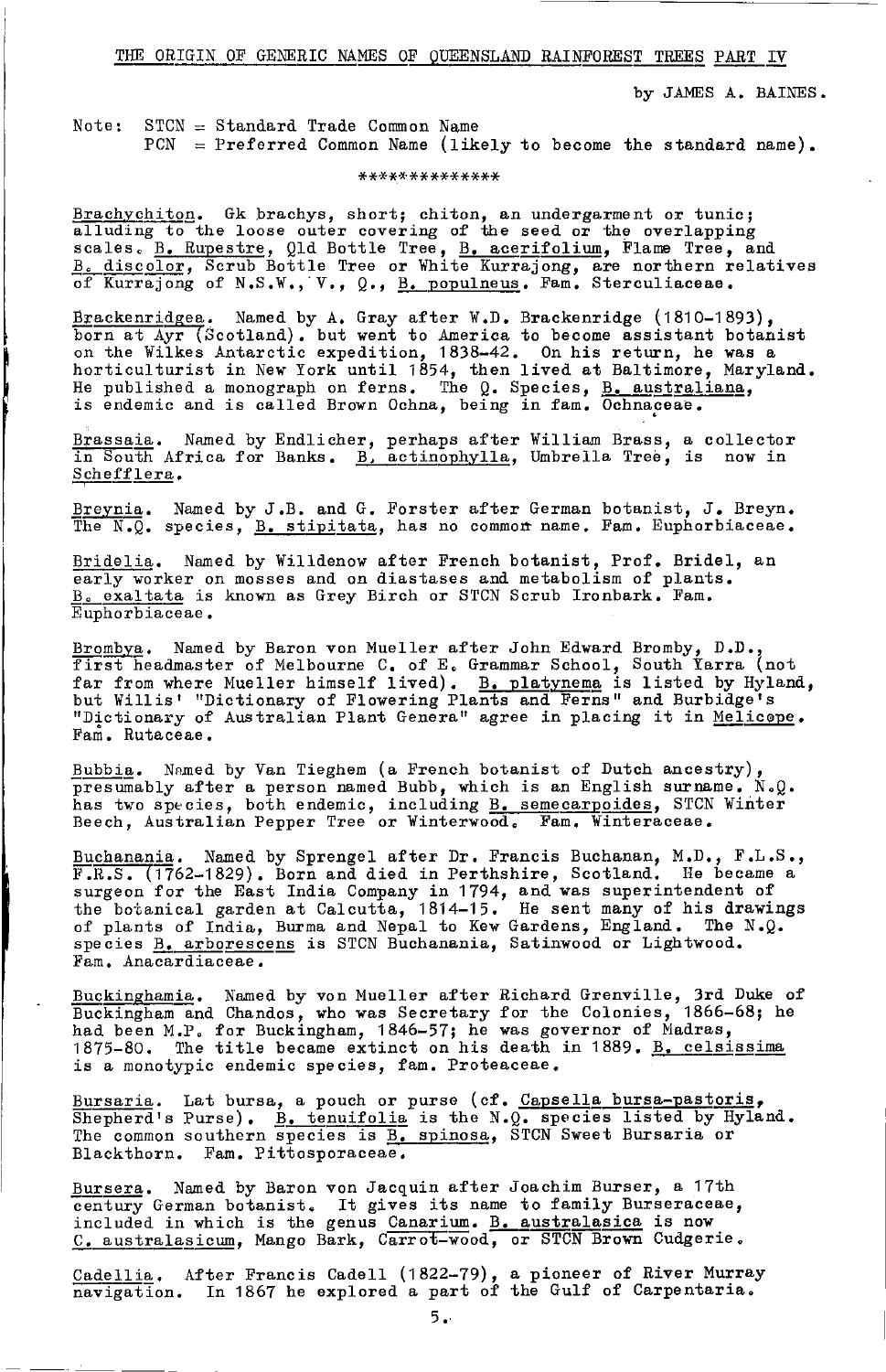This small tree is now Guilfoylia monostylis, monotypic in fam. Simaroubaceae.

Callicoma. Gk kalos, beautiful (kallos, a beauty); kome, hair; alluding <u>valicom</u> . When the pretty, fluff-like, globular heads of flowers. C. serratifolia, now generally known as Callicoma, was the original 'wattle' of the early wattle-and-daub huts in the Sydney area. This common name is now Cunoniaceae.

Callistemon. Gk kallos, beauty; stemon, a stamen; because the bottlebrush' flowers are formed by masses of coloured stamens. C. viminalis, STCN Drooping Bottlebrush or Creek Bottlebrush, occurs in N.Q. rainforests. Fam. Myrtaceae.

Callitris. Gk kallos, beauty; thrix, trichos, hair (although J.M. Black<br>in "Flora of South Australia" derives the second element, -tris, from tres, tria, because the leaves are in whorls of three). Most species<br>are in the dry inland, but C. macleayana, STCN Brush Cypress Pine or<br>Stringybark Cypress, grows in the N.Q. rainforests. Fam. Cupressaceae.

## \*\*\*\*\*\*\*\*\*\*\*\*\*\*\*\*\*\*\*\*\*\*\*\*\*\*\*

#### ESTURINE MOLLUSCS

by BARBARA COLLINS

The mangrove and mudflat area would seem no place to collect shells, but it is surprising what material comes from them. Mangroves are not the easiest to shell amongst and one often has to combat sandflies, mosquitoes and lots of mud. The Cairns Inlet and Barron delta are rich in this fauna, but good results can be obtained from Cooya Beach across the Inlet from Port Douglas with a minimum of effort. The muddy sand here is quite firm and the mangroves on the southern end of the beach are easily accessible.

The largest of the mud dwelling molluscs belong to the family Potamididae and comprise four species, Telescopium telescopium, Terebralia palustris and sulcata and Pyrazus ebeninus. These are usually abundant in the mud amongst the mangroves. Cerithidea obtusa is a smaller lighter shell and is found high and dry on the tree stems above the mud.

Small varieties of Cerithidae live in adjacent muddy-weed areas, together with the bivalves Trisidos yongei (Twisted Arc shell) and species of Anadara (Cockle). Placuna placenta (Window Pane shell) lives a sedentary life on the mud flats, usually lying quite obviously on the surface. Isognomon ephippium (Mauve Pearl Oyster) lives in clusters attached by their byssus to the roots of the mangrove trees. Most of these shells are edible and comprise the bulk of debris in coastal Aboriginal middens.





Telescopium telescopium

Trisidos yongei

6.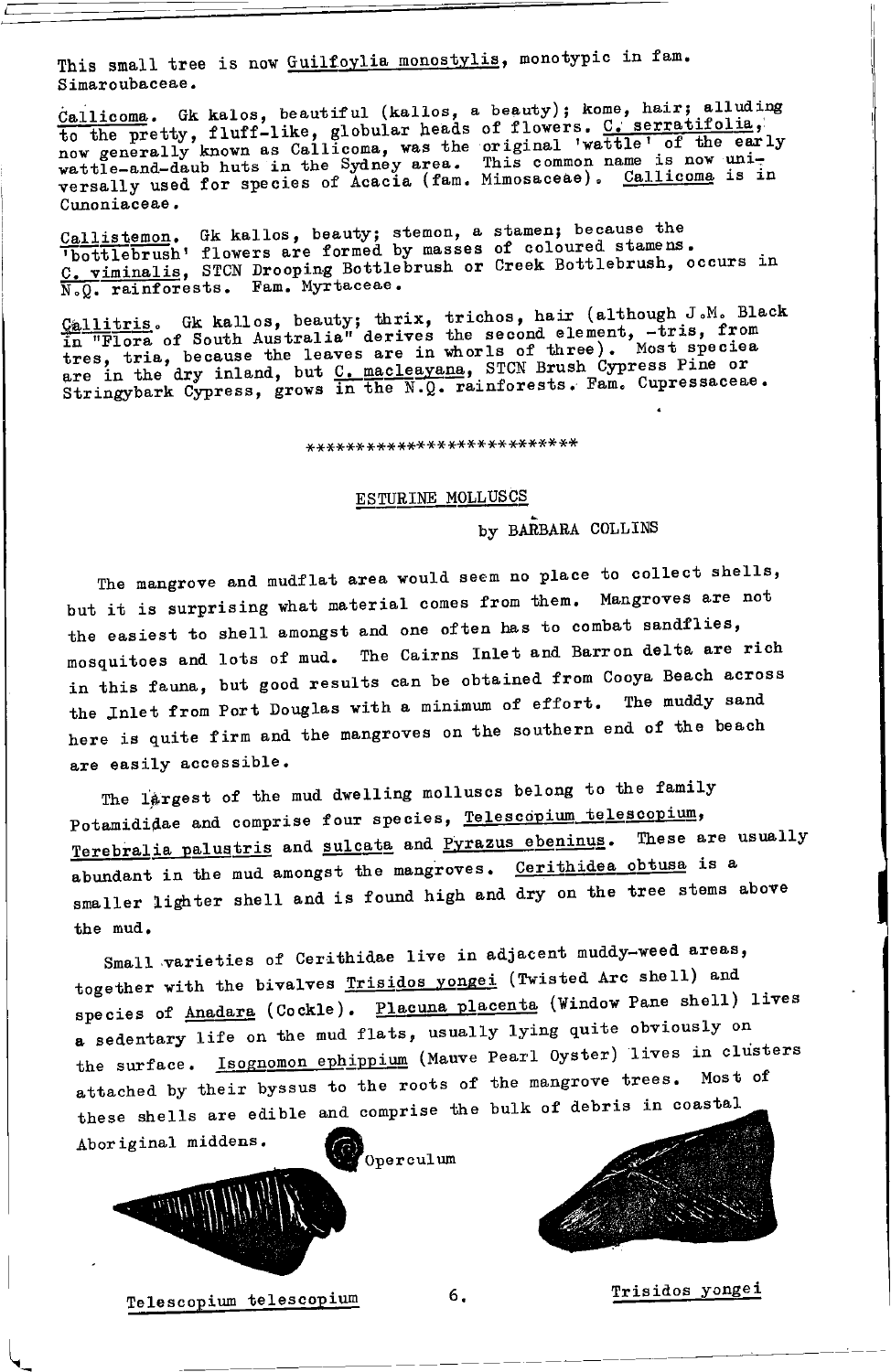The roots of the mangrove trees are usually profusely dotted with Nerita planospira and lineata, the stems and leaves with Littorina scabra. The latter is a very variable shell and can be heavy or light. ribbed or smooth, banded or speckled, and the colour ranges from white through yellow, red, brown, to black.

Coova Beach is also the home of Murex permaestus, a black shell with slightly frilled varices. The interior ranges from cream to purple. This mollusc feeds on the Toredo worm that invades decaying logs. I was very upset to see a large section of the mangroves cleared and heaped up, but returning some months later. I found huge numbers of the murex amongst the then rotting timber. They were apparently breeding and in one cluster I counted 14 shells. Sexual dimorphism is present, the male shell being much smaller than the female. These exposed shells were also eroded and smothered in oyster shells and as such useless for collection. Most mangrove dwelling species have eroded spires and Nassarius olivaceus is no exception.

In the drier reaches of the mangrove swamps live the Ear shells, so called because they resemble a human ear. There are many of these, but the most commonly encountered is Cassidula angulifera. Ellobium aurisjudae is another and is found under logs amongst the Cottonwoods which border the scrub.

None of these shells will be found elsewhere and are endemic to our mangrove swamps and river estuaries.



Nerita lineata



Littorina scabra

 $-000-$ 



Cassidula angulifera

### THE NORTH OUEENSLAND NATURALISTS CLUB

Condensed from a Summary by Mr. S. E. STEPHENS, July, 1976.

Formed in Cairns in 1932 at a public meeting initiated by Dr. Hugo Flecker

Presidents: Dr. Flecker, 1932-45 and 1949-50; S.E. Stephens, 1945-48; J.M. Gray, 1949; A.A. Read, 1950-63; V.M. Reilly, 1964; A.J. Cassels, 1965-73 and 1975-76; W. Huddy, 1974.

Secretaries: J. Wyer, 1932-58; E.S. Fielder, 1959-60; A. Dockrill, S. Dean, C. Luppi, 1961-63; Mrs. M. Cassels, 1963-76.

Patrons: Dr. Flecker, 1951 until his death in 1957; Mr. J. Wyer, until he retired and left the district; and since 1973, Mr. S.E. Stephens.

#### \*\*\*\*\*\*\*\*\*\*\*\*\*\*\*

During 1933 the Club provided honorary guides to the reef at Green Island at weekends.